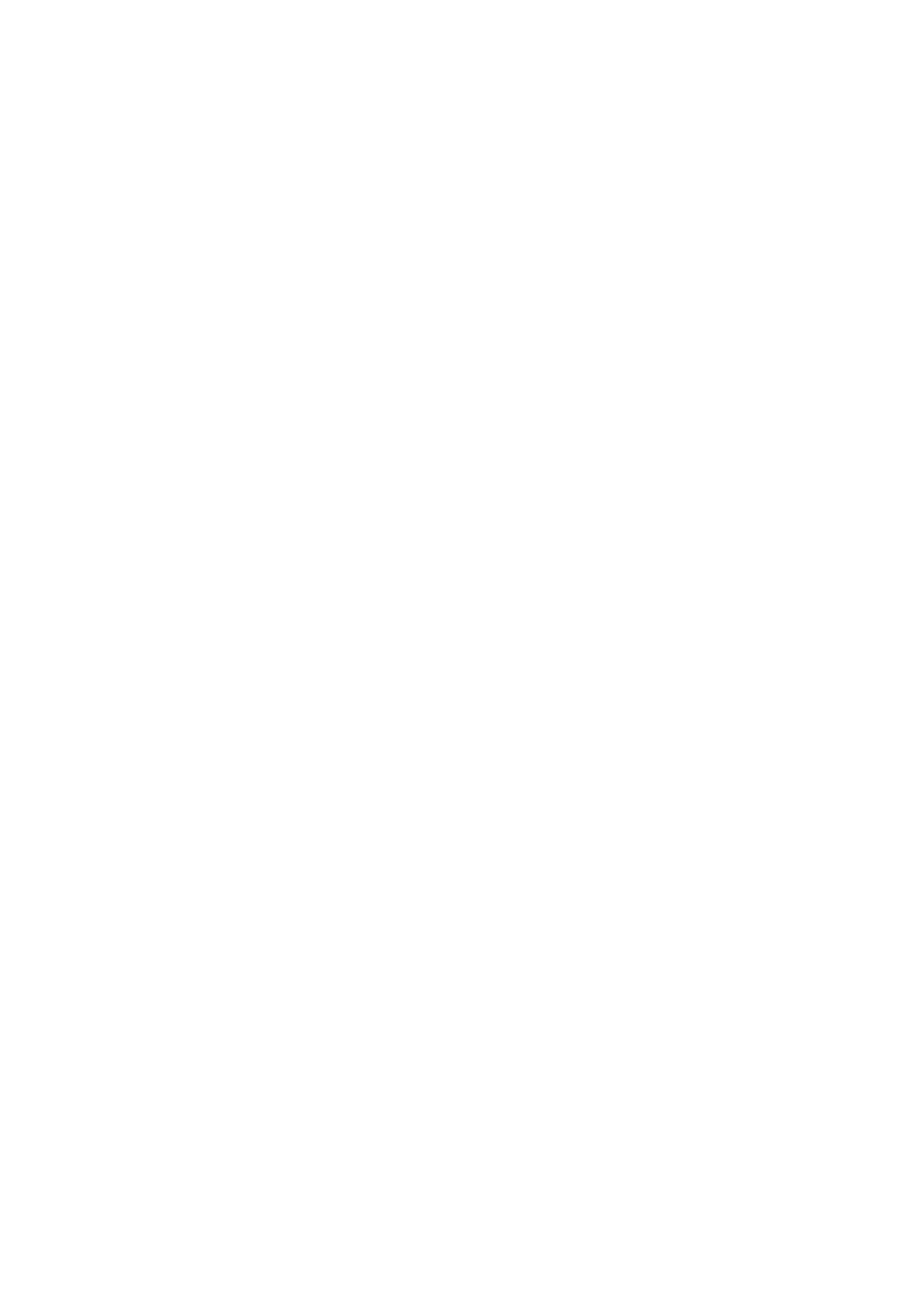

## Introduction Introduction

Welcome to Kensington Row.

Your new home is served by a low carbon heating and comfort cooling network which is generated in a communal plant room. Your heat and comfort cooling system is robust, reliable and controllable. You can control the heat and cooling level through your thermostat and heating/cooling controls in the same way as if you had an individual gas boiler in your property. Your hot water is provided on demand and you only pay for what you use.



purposes.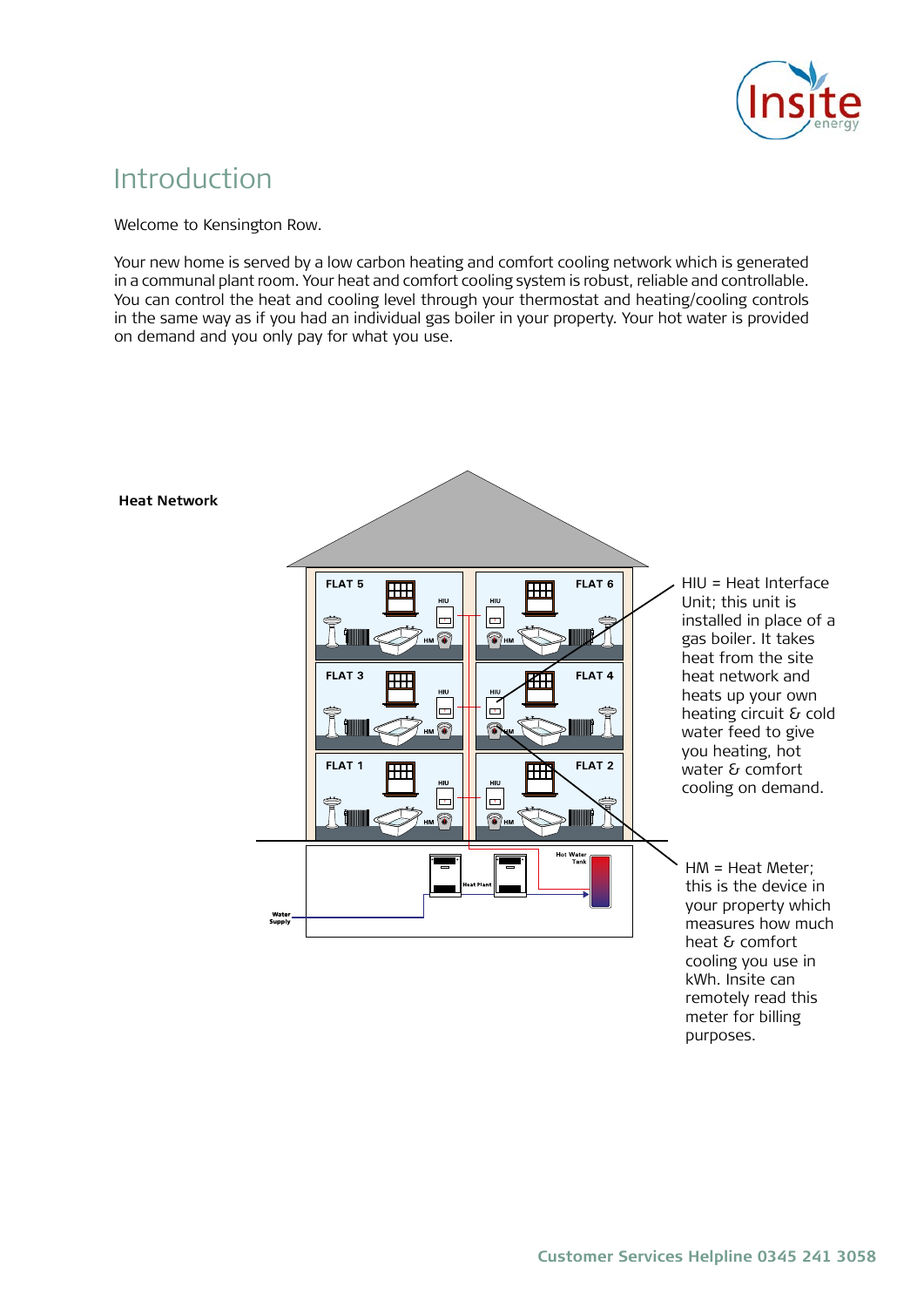

# What is a Heat Network?

Rather than have an individual gas boiler in every home, a heat network uses a centralised communal boiler/communal cooling plant to provide heat and cooling for a whole development or for several homes in a development.

The centralised boiler is located in a basement. Your heat supplier SEH Manager Limited and SEH Nominee Limited, manages the bulk energy supply to the plant room at your development. The communal boiler/communal cooling plant turns the energy into hot water and pumps it via an infrastructure of pipes around your development, passing through a heat exchanger or HIU (Hydraulic Interface Unit) in each property. This heating and hot water into your water into your water into your water into your water into your water into your water into your water into your water into your water into y home.

This heat exchanger or HIU (Hydraulic Interface Unit) brings the heating and hot water into your This heat exchanger or HIU (Hydraulic Interface Unit) brings the heating and hot water into your home. home.  $\blacksquare$  The amount you pay for your heating and home.

The amount you pay for your heat and cooling will depend on the amount you use. You will also be charged a daily standing charge which is a fixed charge per day for your connection to the heat network. This daily standing charge is payable regardless of whether you consume any heat or cooling, as per a direct connection to an energy supplier. as the metering and billing agent for Kensington Row. SEH  $\mathcal{L}_{\text{R}}$  and SEH  $\mathcal{L}_{\text{R}}$ 

Insite are the appointed metering and billing agent for Kensington Row. Remote actual readings are downloaded from your heat and cooling meters every month. We then send monthly bills to your home for your actual heat and cooling consumption, using the remote readings, plus a daily standing charge which is a fixed charge per day for your connection to the heat/cooling network. connection to the heat/cooling network. If at any time SES Nominee Ltd is unable to provide us  $\mathcal{L}$  Limited and SEH Nominee Limited is unable to provide us with the provide us with the provide us with the provide us with the set of  $\mathcal{L}$ 

You can find out more about how your heat and cooling tariffs and daily standing charges information guide, contained within your living guide. calculated and when they are updated in the "Understanding Your Heat/Cooling Charges" when they are updated in the "Understanding" in the "Understanding" information guide. The "Understanding" information guide. are calculated and when they are updated in the "Understanding Your Heat/Cooling Charges"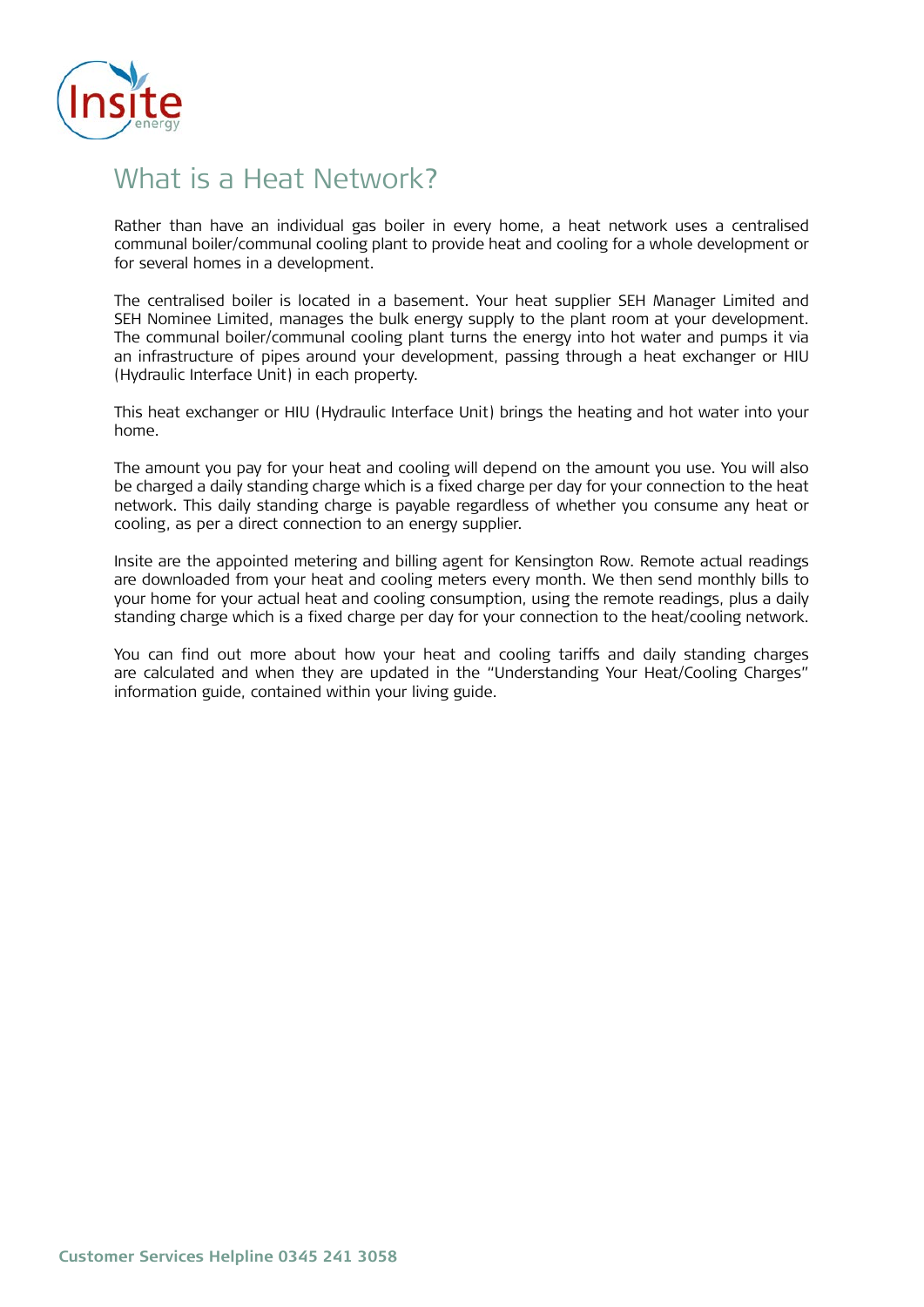

# Insite and You

Insite is a metering and billing agent for many heat and cooling network suppliers around the UK. UK. We work on behalf of the suppliers such as SES Nominee Ltd to provide billing and payment

We don't supply the energy used to provide the heat or cooling, nor do we install or maintain the Insite has been appointed by SES Nominee Ltd to manage your heat and comfort cooling heat/cooling network at your development or for your home.

We do not **supply** nor **maintain**:

- $\mathbf{A}$  don't supply used to provide the heat or cooling, nor do we install or maintain  $\mathbf{A}$ the heating network at your development or for your development or for your home. • Heating
- Comfort Cooling
	- Hot water
	- Electricity
	- $Gas$
	- Cold water

These are other things that Insite cannot help with:

- Cold water • Rent
- Maintenance of communal areas and gardens<br>• SES Nominee Ltd. They own and paid for by SES North and Disc. They own and and gardens
- Council Tax
	- TV License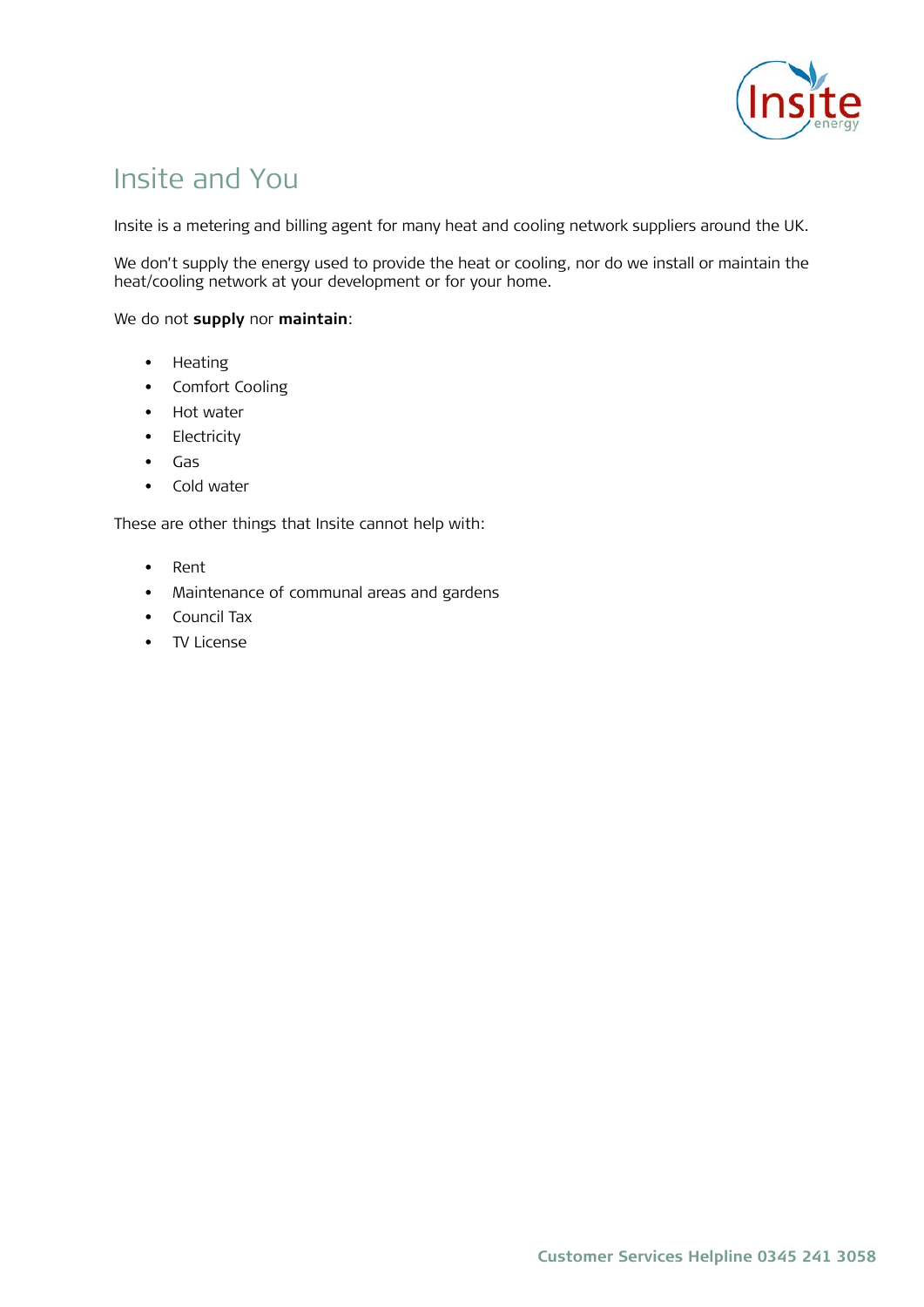

# Useful contacts:

St Edwards Customer Service within the the first two years, therafter please contact the concierge The SES Nominee Ltd maintenance contact is: the Concierge communal boiler to provide heat for a whole development or for several homes in a development. on 0207 602 2176. $T_{\rm eff}$  is usually located in a basement or external plant room. The base measurement of  $T_{\rm eff}$ 

# Your heat supplier SEH Manager Limited and SEH Nominee Limited, and SEH Nominee Limited, and SEH Nominee Limited, and SEH Nominee Limited, and SEH Nominee Limited, and SEH Nominee Limited, and SEH Nominee Limited, and SEH

If you have a query regarding your bill or your payments, are moving into or out of the property If you have any out to have regarding to your heart of comment cooling you can can but castomer service relyming on os is a relation of your heat or component component commonly you can call our call our call our call our call our call our call our call our call our call our call our call our call our call o or if you have any other issue relating to paying for your heat or comfort cooling you can call our Customer Service helpline on 0345 241 3058. The heating and hot water into your water into your water into your

Our opening hours are 0900-1700, Monday to Friday. The amount you pay for your heating and hot water will depend on the amount you use. You will

.<br>You can also email us at customerservice@insite-energy.co.uk. Your email will be read during office  $\gamma$  can also email us at customers  $\alpha$ . Your email will be read during the read during  $\alpha$ district heat network. This daily standardless of whether you consumed the whether you consumed the whole whether you consumed the standard of whether you consumed the whole whether you consumed the standard of whether you hours.

Please note phone calls to Insite will be charged at your local network rate. SEH Manager Limited and SEH Nominee Limited c/o St. Edward Homes Limited has appointed Insite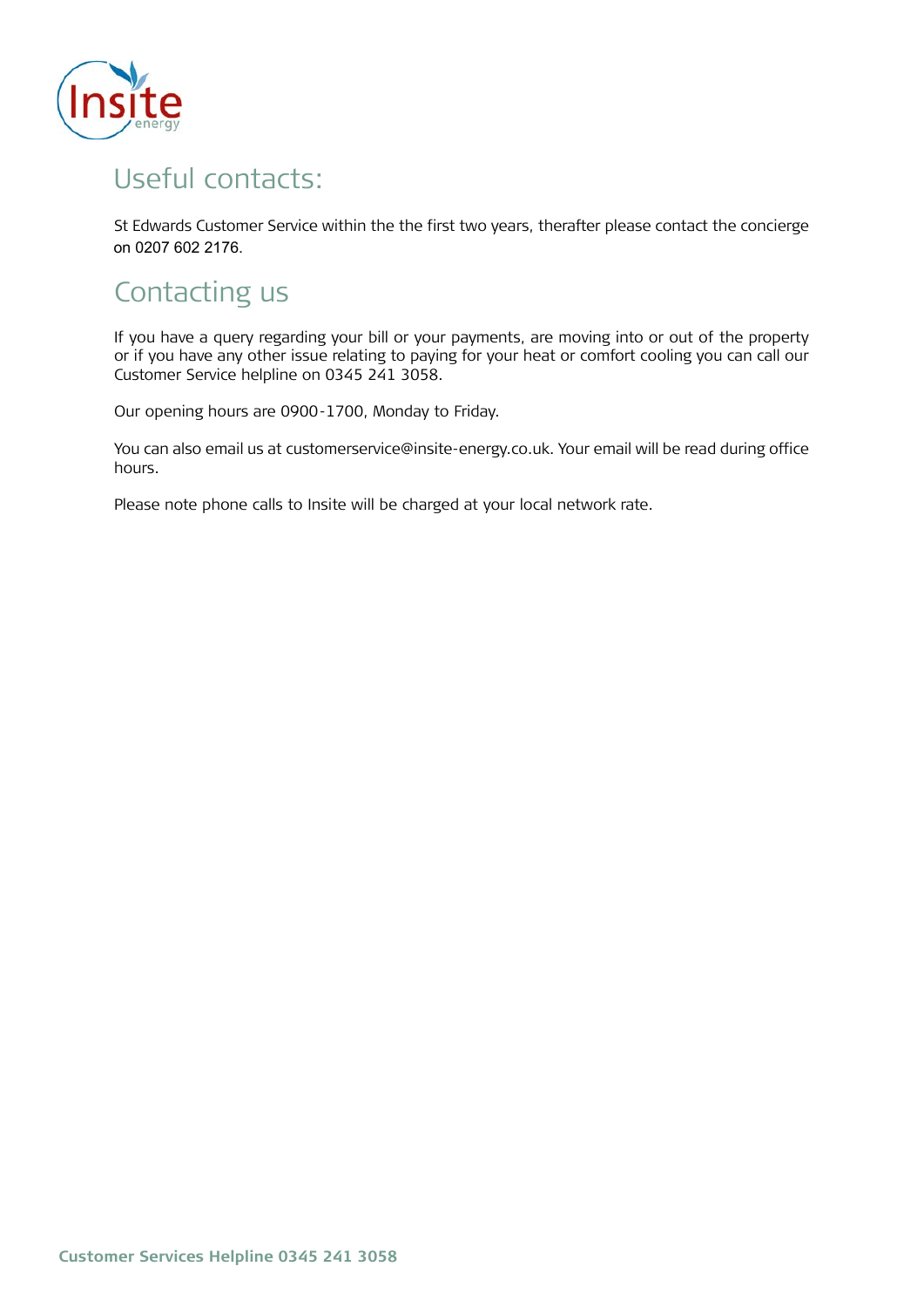

# What to do if you have a fault with your heating

SEH Manager Limited and SEH Nominee Limited owns your heat and cooling network. Rendall and Rittner are the appointed agents to operate it. If you have a problem with your heat or comfort cooling, please call St Edwards Customer Service within the first two years, thereatter the  $\frac{1}{2}$  contract go on a contract room, power extension, powered by gas boilers. You have seen in  $\frac{1}{2}$ cooling, please call St Edwards Customer Service within the first two years, thereafter the<br>concierge on 0207602 2176.

#### 1. Check that you reach and components are set properly so that you reach your controls are set properly so th  $T_{\text{back}}$  tine might halp: incod ups might neip. These tips might help: These tips might help:

- 1. Check that your heat and comfort cooling controls are set properly so that your controls are allowing heat and cooling into your home.
- 2. Refer to the Residents' handbook provided by SEH Manager Limited and SEH Nominee Limited for further advice. The Concierge are still not working, please call the Concierge . The Concierge . The Concierge are still the Concierge . The Concierge are still the Concierge . The Concierge are still be concie
- **District Heat Network** What to do if you are moving out 0207 602 2176. 3. If your heat and comfort cooling are still not working, please call the Concierge on

#### $M$ hat to do if you are moving out What to do if you are moving out

date that you are leaving the property. You will also be asked to provide a forwarding address so If you are moving out of your home, you must ensure that you inform Insite, so that a final bill can be sent to you. You should check your final meter reading where possible and confirm the date that you are leaving the property. You will also be asked to provide a forwarding address so that your final bill can be sent to you.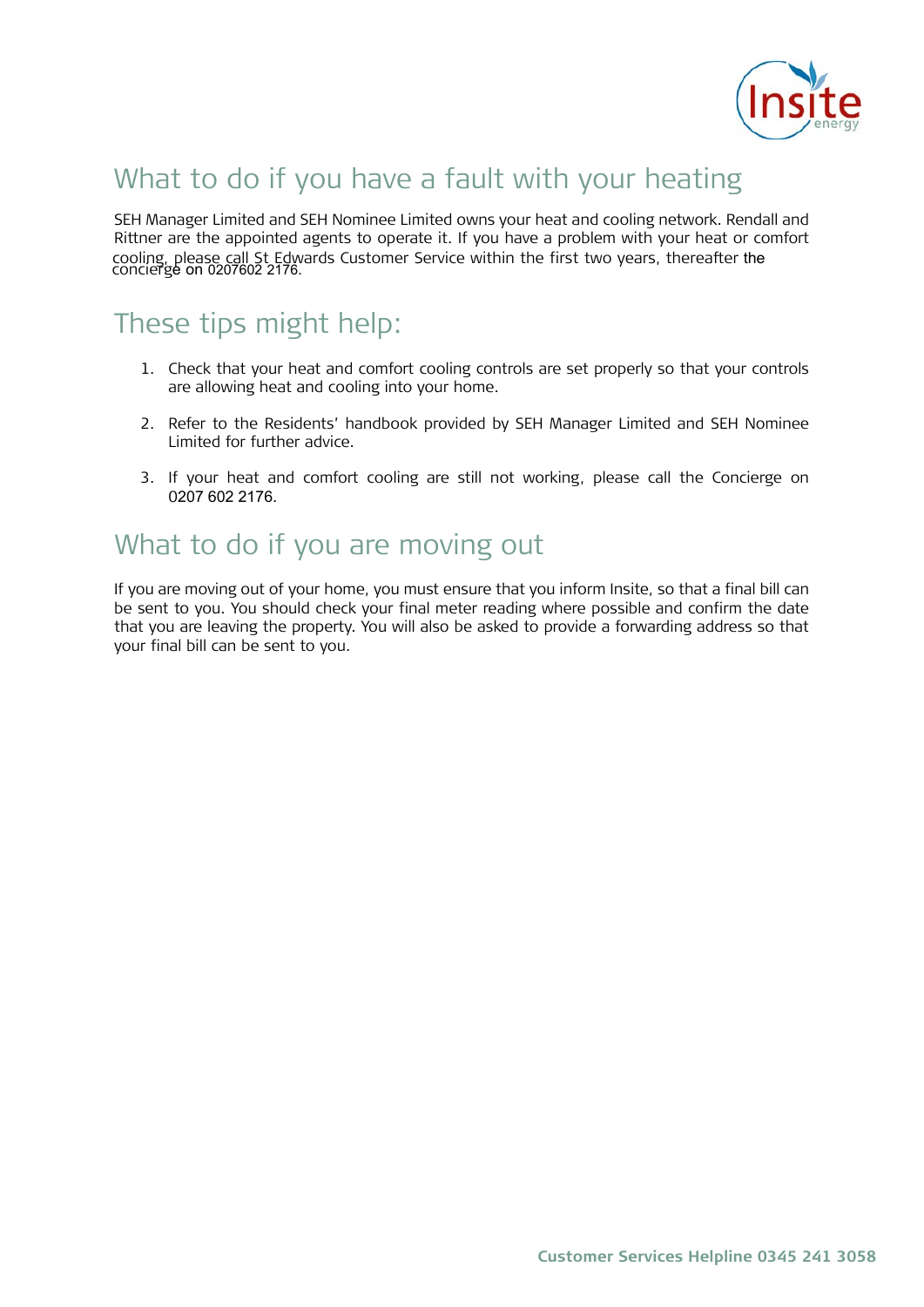

# Understanding your heat and comfort cooling bill

When a property is first occupied, your heat supplier SEH Manager Limited and SEH Nominee Limited, instructs Insite to use current fuel costs, the estimated fuel usage and how the system is expected to perform to calculate how much they should charge you for your heating, hot water and comfort cooling. This is presented as a pence per kilowatt hour (kWh) charge and is used to calculate charges, depending on how much heating, hot water and comfort cooling is used.

#### **the energy into hot water and pumps into hot water and pumps it via an infrastructure of pipes around your current charge**

Your heat tariff is 4.58 pence/kWh each property. The each property of the property of the each property. Your daily standing charge is 53.26 pence/day Your comfort cooling tariff is 5.22 pence/KWh These prices include VAT. The amount you will depend on the amount you will depend on the amount you will depend on the amount you will depend on the amount you will depend on the amount you will depend on the amount you w Tour commore cooling tamm is 5.22 pence/KWH<br>Your daily standing charge is 16.64 pence/day  $S = \frac{1}{\sqrt{2}}$  instructed Insite to send you for your analysis to charge you for your actual to charge you for your actual to charge you for your actual to charge you for your actual to charge you for your actual to charg

.<br>Your bill contains various information showing you what you have consumed, what the charge are and how you can make payments. Your bill contains various information showing you what you have consumed, what the charges

 $\mathbf{B}$ Please note your tariff is subject to change. The tariff shown above was accurate at the time of as the metering and billing and billing and billing agent for Kensington Row. SEH  $\sim$  SEH  $\sim$  SEH Nomineee  $\sim$ Please note your tariff is subject to change. The tariff shown above was accurate at the time of<br>Print print.

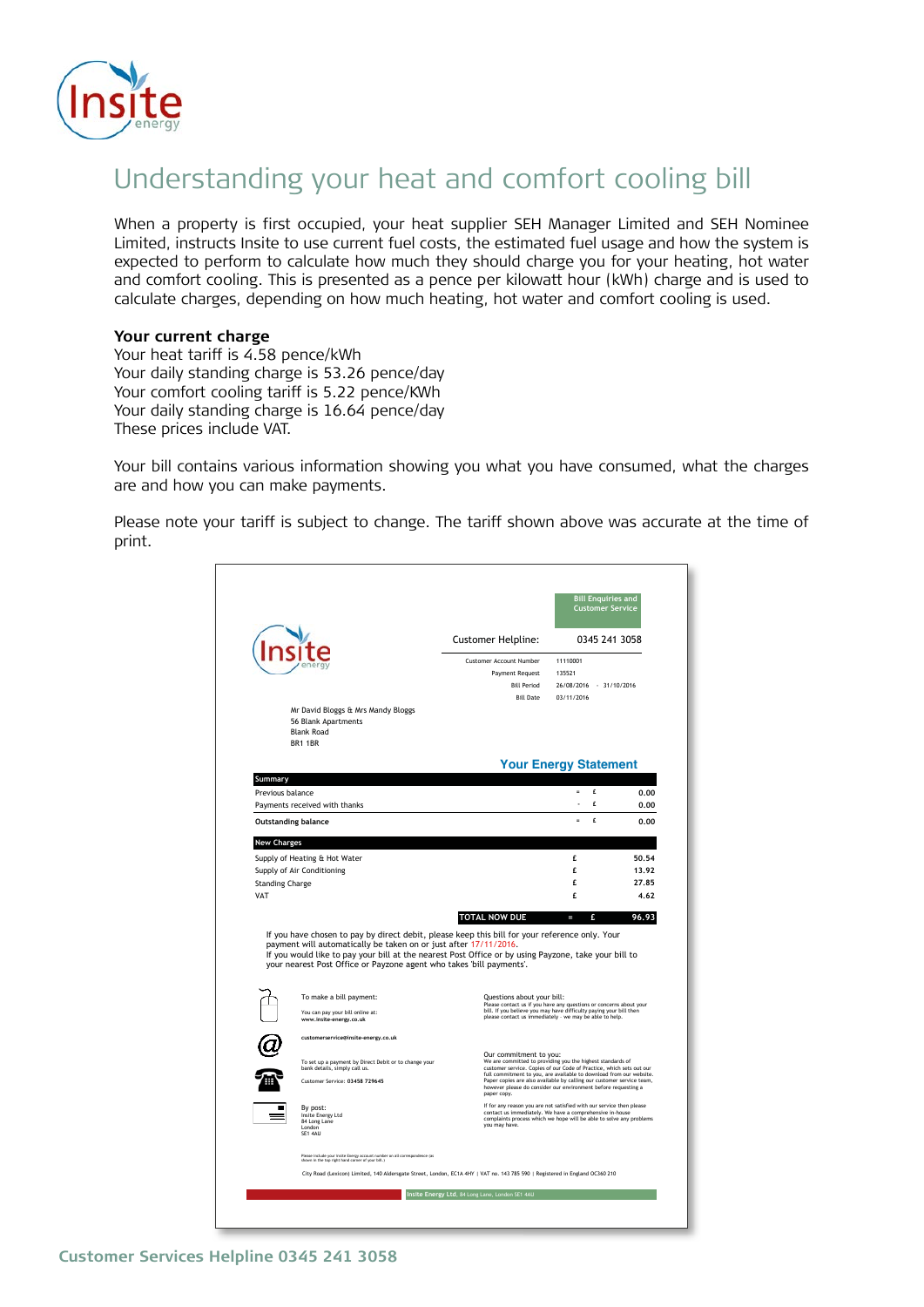

# **'Previous balance'**  Introduction **'Previous balance'**

This shows you the balance brought forward from the previous month. This shows you the balance brought forward from the previous month.

#### **'Payments received with thanks' 'Payments thanks'**

This shows you the payments that Insite has received from you by the date that this new bill was issued. If you made a payment after this current bill was produced, it will not show as a payment received. It will however be shown on the next bill.

#### **'Outstanding balance' 'Outstanding balance'**

This shows you what is still owed from previous bills that you have not paid. As this amount still This shows you what is still owed from previous bills that you have not paid. As this amount still needs to be paid, it is added to the total owed – shown again as 'Outstanding Balance' at the needs to be paid, it is added to the total owed – shown again as 'Outstanding Balance' at the bottom of the bill. bottom of the bill.

#### **'New Charges' 'New Charges'**

This section shows the charges for the month being billed. It is a summary of the charges shown on the back page of the bill. on the back page of the bill.

#### **'Total Now Due' 'Total Now Due'**

This is the total amount that you must pay. It includes any balance brought forward plus the This is the total amount that you must pay. It includes any balance brought forward plus the total of your new charges for the month being billed.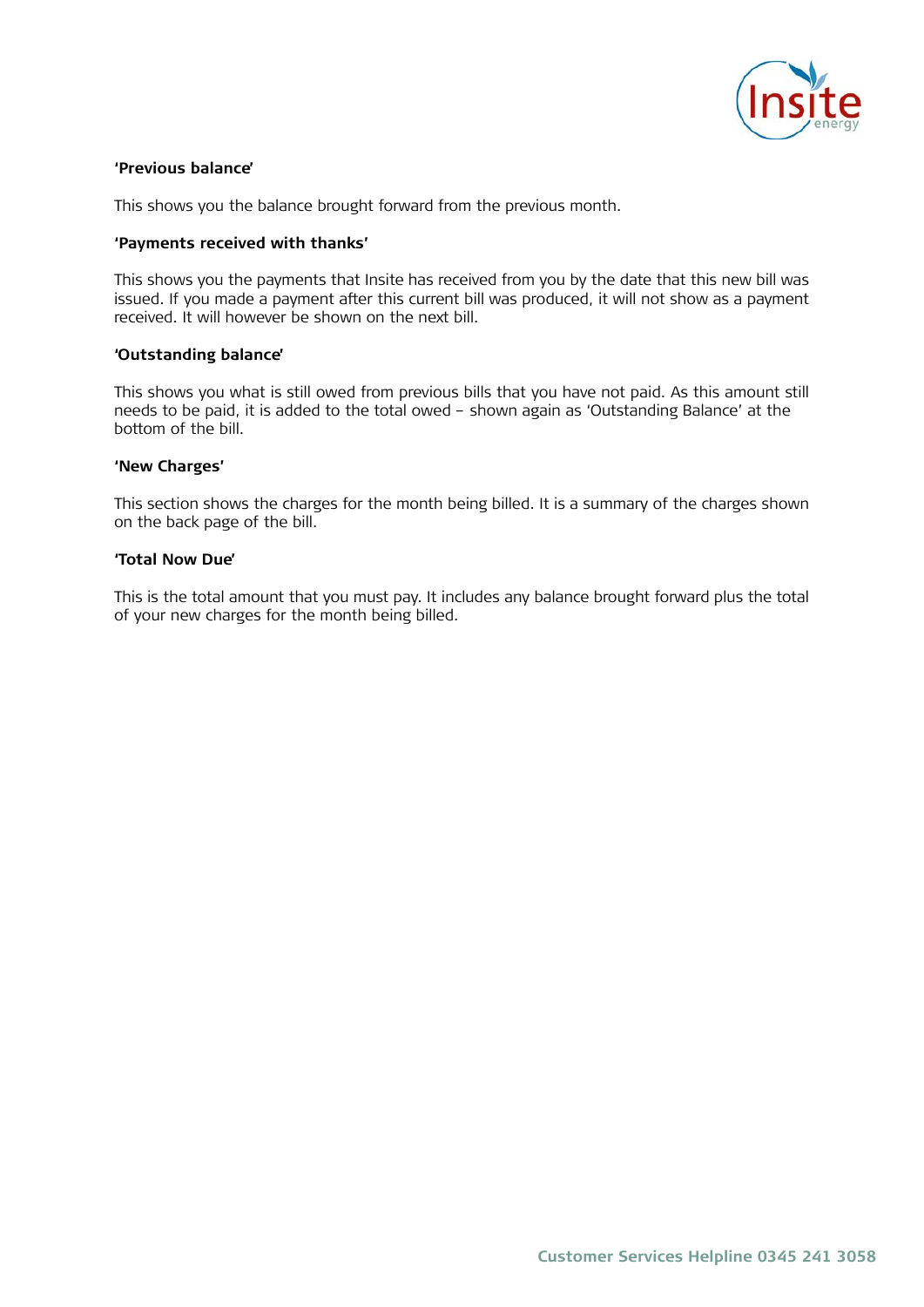

# **'Heating Charges'**  What is a District Heat Network? **'Heating Charges'**

The back page of the bill shows you what you have consumed and how you will be charged. It The back page of the bill shows you what you have consumed and how you will be charged. It shows you the period that is being billed (usually the first day of a month to the last day of a month) and your meter identification number.

Your smart meter read will usually be annotated with an 'A', to illustrate that it is an actual Your smart meter read will usually be annotated with an 'A', to illustrate that it is an actual remote reading from your heat meter and is therefore an accurate record of what you have consumed.

and what the pence per kwh charge is, as set by SEH Manager Limited and SEH Nominee Limited. The back page of the bill also shows you how many units of heat/cooling you have consumed

#### 'Price Per Day Charge'

This states the daily standing charge as set by SEH Manager Limited and SEH Nominee Limited, which is a fixed charge per day for your connection to the network.

#### for your connection to the network. any heating or hot water, as per a direct connection to an energy supplier. **'Total charges for Air Conditioning'**

This is the total owed by you for the period billed, including VAT. This amount is shown on the front page as 'New Charges'. See Settleman Row. SEH Manager Limited and SEH Nomineers and SEH Nomineers and SEH Nomineers and SEH Nomineers and SEH Nomineers and SEH Nomineers and SEH Nomineers and SEH Nomineers and SEH No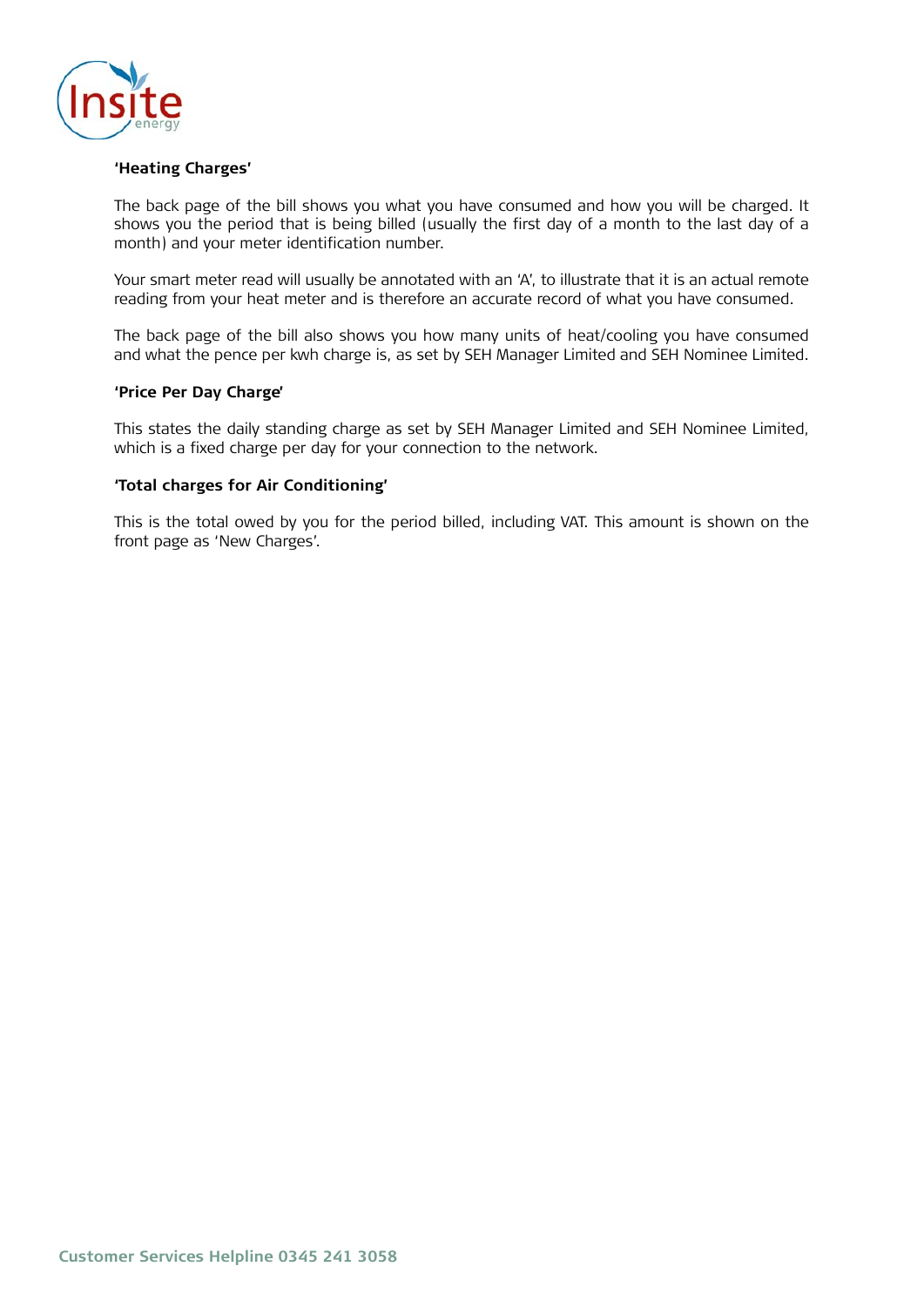

| Mr & Mrs A.N. Other<br><b>Flat 48 Blank Apartments</b><br>Heating Charges for period 01/09/2013 - 30/09/2014 - for Supply 98765432<br><b>Meter Readings</b><br>Period<br>01/09/2013 - 30/09/2014<br>Smart meter read<br>A - Actual Read<br>C = Customer Read<br>D = Deemed Read<br><b>Charges</b><br>Cost of Heating & Hot Water<br>Price Per Day Charge @ £0,3000<br>VAT @ 5% | <b>Start Read</b><br>3001.00<br>E - Estimated Read<br><b>Units Used</b><br>298.00 kwh | A | <b>Heating &amp; Hot Water Statement</b><br><b>End Read</b><br>3299.00<br>Pence per kwh<br>£0.0850                                                                                                                                                                                                                                                                                            | А | £ | <b>Units Used</b><br>298.00 kwh<br>25.33 |  |
|--------------------------------------------------------------------------------------------------------------------------------------------------------------------------------------------------------------------------------------------------------------------------------------------------------------------------------------------------------------------------------|---------------------------------------------------------------------------------------|---|-----------------------------------------------------------------------------------------------------------------------------------------------------------------------------------------------------------------------------------------------------------------------------------------------------------------------------------------------------------------------------------------------|---|---|------------------------------------------|--|
|                                                                                                                                                                                                                                                                                                                                                                                |                                                                                       |   |                                                                                                                                                                                                                                                                                                                                                                                               |   |   |                                          |  |
|                                                                                                                                                                                                                                                                                                                                                                                |                                                                                       |   |                                                                                                                                                                                                                                                                                                                                                                                               |   |   |                                          |  |
|                                                                                                                                                                                                                                                                                                                                                                                |                                                                                       |   |                                                                                                                                                                                                                                                                                                                                                                                               |   |   |                                          |  |
|                                                                                                                                                                                                                                                                                                                                                                                |                                                                                       |   |                                                                                                                                                                                                                                                                                                                                                                                               |   |   |                                          |  |
|                                                                                                                                                                                                                                                                                                                                                                                |                                                                                       |   |                                                                                                                                                                                                                                                                                                                                                                                               |   |   |                                          |  |
|                                                                                                                                                                                                                                                                                                                                                                                |                                                                                       |   |                                                                                                                                                                                                                                                                                                                                                                                               |   |   |                                          |  |
|                                                                                                                                                                                                                                                                                                                                                                                |                                                                                       |   |                                                                                                                                                                                                                                                                                                                                                                                               |   | £ | 9                                        |  |
|                                                                                                                                                                                                                                                                                                                                                                                |                                                                                       |   |                                                                                                                                                                                                                                                                                                                                                                                               |   | £ | 1.72                                     |  |
| Total charges for Heating & Hot Water                                                                                                                                                                                                                                                                                                                                          |                                                                                       |   |                                                                                                                                                                                                                                                                                                                                                                                               |   | £ | 36.05                                    |  |
| To make a bill payment:<br>You can pay your bill online at:<br>www.insite-energy.co.uk                                                                                                                                                                                                                                                                                         |                                                                                       |   | Questions about your bill:<br>Please contact us if you have any questions or concerns about your<br>bill. If you believe you may have difficulty paying your bill then<br>please contact us immediately - we may be able to help.                                                                                                                                                             |   |   |                                          |  |
| customerservice@insite-energy.co.uk<br>bank details, simply call us.<br>Customer Service: 01322 623 XXX                                                                                                                                                                                                                                                                        | To set up a payment by Direct Debit or to change your                                 |   | Our commitment to you:<br>We are committed to providing you the highest standards of<br>customer service. Copies of our Code of Practice, which sets out our<br>full commitment to you, are available to download from our website.<br>Paper copies are also available by calling our customer service team,<br>however please do consider our environment before requesting a<br>paper copy. |   |   |                                          |  |
| By post:<br>Insite Energy Ltd<br>84 Long Lane<br>London<br>SE1 4AU                                                                                                                                                                                                                                                                                                             |                                                                                       |   | If for any reason you are not satisfied with our service then please<br>contact us immediately. We have a comprehensive in-house<br>complaints process which we hope will be able to solve any problems<br>you may have.                                                                                                                                                                      |   |   |                                          |  |
| Please include your Insite Energy account number on all correspondence (as shown in the top right hand corner of your bill.)                                                                                                                                                                                                                                                   |                                                                                       |   |                                                                                                                                                                                                                                                                                                                                                                                               |   |   |                                          |  |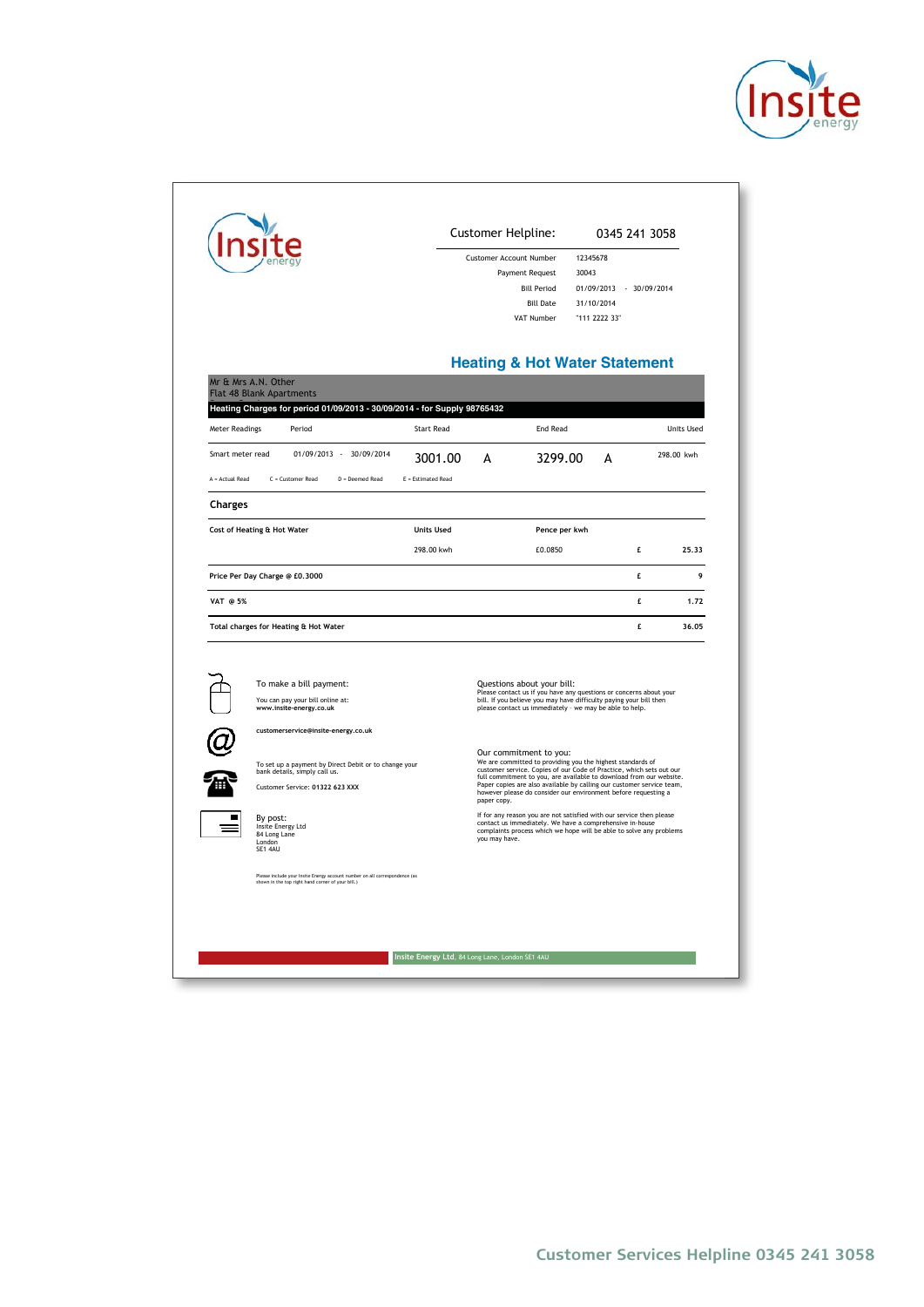

## How to pay your bill

There are a number of ways in which you can pay your bill: communal boiler to provide heat for a whole development or for several homes in a development.

- 1. Payment by Direct Debit, where we will automatically take a payment each month of the amount owed, as shown on your bill. Please call 0345 241 3058 during the office hours of 0900-1700 Monday to Friday or email customerservice@insite-energy.co.uk to request a Direct Debit instruction form. The plant room at your development of the plant room at your development.
- 2. Payment by telephone. To pay your bill each month, please call 0345 241 3058 during the office hours of 0900-1700 Monday to Friday. Our Customer Service team can take payment from debit and credit cards.
- 3. Payment on-line. Log on to www.insite-energy.co.uk. Once you have input your customer account number (as shown on each bill), you will be linked to a secure website which will take payment via debit or credit card.
- shop displaying the Payzone sign and they will take payment for your account, using the EH Manager Limited and They will take they will take payment for your account, using the barcode printed on your bill. 4. Payment at any Payzone outlet which accepts bill payments. You can take your bill to any as the metering and billing agent for  $K_{\rm eff}$  manifolds and SEH  $\mu$  Manager Limited and SEH  $\mu$
- account. You will need the barcode printed on your bill. 5. Payment at any Post Office. Take your bill to any Post Office to make a payment on to your

your account. You will need the barcode printed on your bill. water consumption, using the remote readings, plus a daily standing charge which is a fixed Limited has instructed Insite to issue demand letters to you if you do not pay. It is important that you pay your bills promptly each month. SEH Manager Limited and SEH Nominee

Insite to issue demand letters to you if you do not pay. actual meter readings, Insite will send you a bill based on an estimated read. to set up a payment plan whereby SEH Manager Limited and SEH Nominee Limited agree that you can pay off your debt in manageable instalments over a set period by Direct Debit. If you are having difficulty paying your bills please contact Insite immediately. You might be eligible

### What you can do to help us help you:

- Please have your customer account number to hand when you contact us.
	- date details for you. The same you contact use of the same you contact use of the same you contact use of the same you contact use of the same you contact use of the same you contact use of the same you contact use of the • Please confirm your telephone number to us when you contact us so that we have upto-
	- Do not wilfully damage any part of the heat/cooling system within your property or outside your property.
	- Please ensure prompt payment of your bills.
	- Please remember that Insite has been appointed to meter and send bills for your heat and comfort cooling only. We cannot help you with any other queries.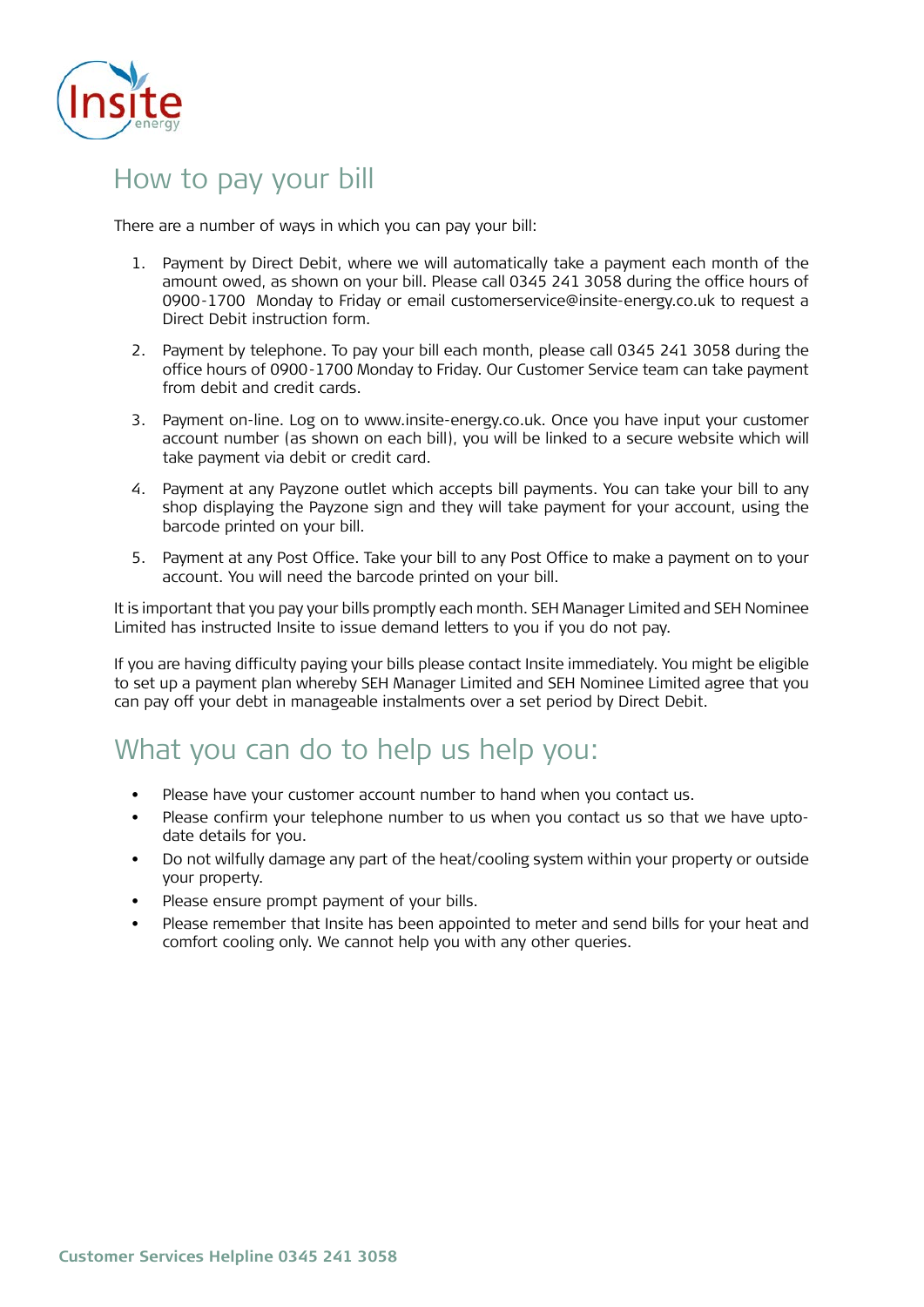

# Customers with additional needs

identification, which they wear at all times.

SEH Manager Limited and SEH Nominee Limited has provided us with the details of any residents at your development who have additional needs - such as being hard of hearing or visually impaired. Please feel free to let us know if you have additional requirements in communicating with us. We will do our best to help you. Your heating system is robust, which was a very heat to heat to heat

You may wish to nominate another person, such as a carer, friend or relative to contact us on your behalf about your account. Please let us know if you would like this to be set up. We will not share your account and payment details with anyone else unless you explicitly ask us to do so. so.

payment system or meter. We want you to be sure of the identity of the person visiting your home, therefore for your peace of mind we can quote a password whenever we visit. You can choose your own password and change it whenever you like. All our engineers have photo identification, which they wear at all times. The vertex of the vertex of the photon photon is which they wear at all times. Sometimes we may need to visit your home in order to carry out routine maintenance on your

# Quality of Service and Complaint Handling

Customer service is really important to us and we want to ensure that we handle any customer times so that we can constantly check and improve our performance.  $q$  complete or complete the complete telephone calls and waiting a record of telephone calls and waiting and waiting and waiting and waiting  $\alpha$ queries or complaints quickly and effectively. We keep a record of telephone calls and waiting

We will acknowledge your query or complaint on the same working day it is received and we will and SEH Nominee Limited or other parties, this may take longer. aim to resolve it with the working days. If  $\mathcal{L}$  you is substitute  $\mathcal{L}$  and  $\mathcal{L}$ aim to resolve it within ten working days. If your issue requires liaison with SEH Manager Limited

Please let us know if you should want to nominate a third party to speak for you about your account.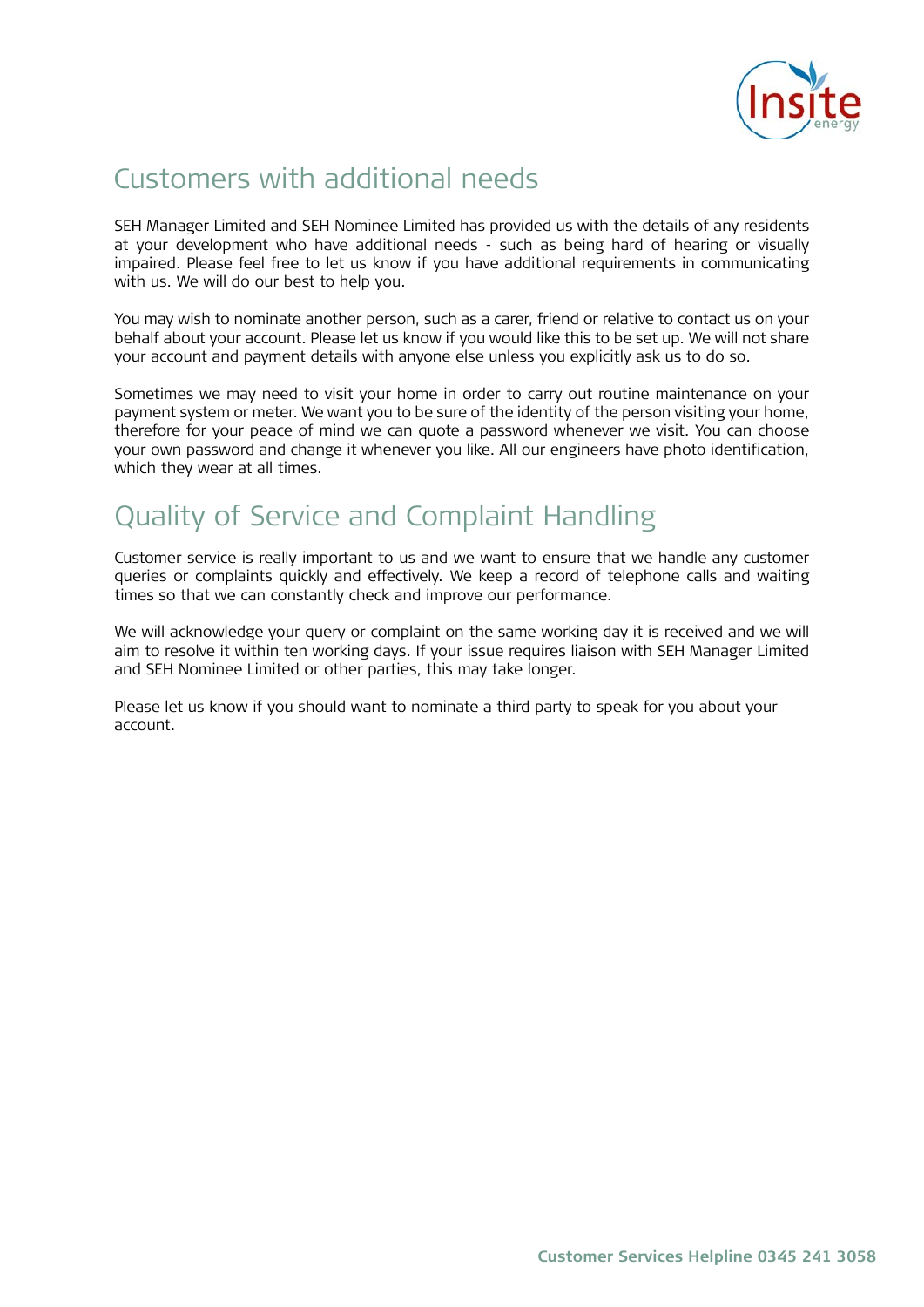

# Contacting us for queries, complaints and feedback

We'd like to hear from you if our service does not meet your expectations or if you have received good service that you would like to bring to our attention. The centralised boiler is usually located in a basement or external plant room.

You can email our customer service team at customerservice@insite-energy.co.uk. They will You can email our customer service team at customerservice@insite-energy.co.uk. They will acknowledge receipt of your email and refer your query to the right department or answer it themselves. The plant room at your development of the plant room at your development. The community of the plant room at your development. The community of the plant room at your development. The community of the community

You can call our customer service team on 0345 241 3058 during our office hours on 0900- 1700 Monday to Friday. This heat exchange or HIU (Hydraulic Interface Unit) brings the heating and hot water into your water into your water into your water into your water into your water into your water into your water into y

You may wish to escalate your query to our Customer Service Manager. Please write to us at: You may wish to escalate your query to our Customer Service Manager. Please write to us at: The amount you pay for your heating and hot water will depend on the amount you use. You will

Customer Service Manager also be charged a daily standing charge which is a fixed charge per day for your connection to the Customer Service Manager Insite Energy Ltd 8th Floor, Block 2 and the series of the series of the series of the series of the series of the series of the series of the series of the series of the series of the series of the series of the series of the series of the Elizabeth House 39 York Road and SEH Nominee Limited and SEH Nominee Limited and SEH Nominee Limited has approximated insite discussion of the SEH Nominee Limited and SEH Nominee Limited insite discussion of the SEH Nominee Limited Insite When contacting us, please provide your name and address to help us deal with your query more as the metering and billing and billing and billing agent for Kensington Row. SEH Manager Limited and SEH Nomineers and SEH Nomineers and SEH Nomineers and SEH Nomineers and SEH Nomineers and SEH Nomineers and SEH Nomineer  $\mathsf{S}\mathsf{F}1$   $\mathsf{7NO}$   $\mathsf{N}$ London SE1 7NQ

**Please increase that we do not have a customer counter service and so we can not we can not a construct a payments or investigate queries at our office.**  When contacting us, please provide your name and address to help us deal with your query more charge per day for your connection to the district heat network. If at any time SEH Manager  $\alpha$  $L$ imited and SEH  $N$  Nominee Limited c/o  $S$ t. Edward Homes Limited is unable to provide us with  $\alpha$ efficiently.

Please note that we do not have a customer counter service and so we cannot accept You can find out more about how your heat tariff and daily standing charge are calculated and **payments or investigate queries at our office.**